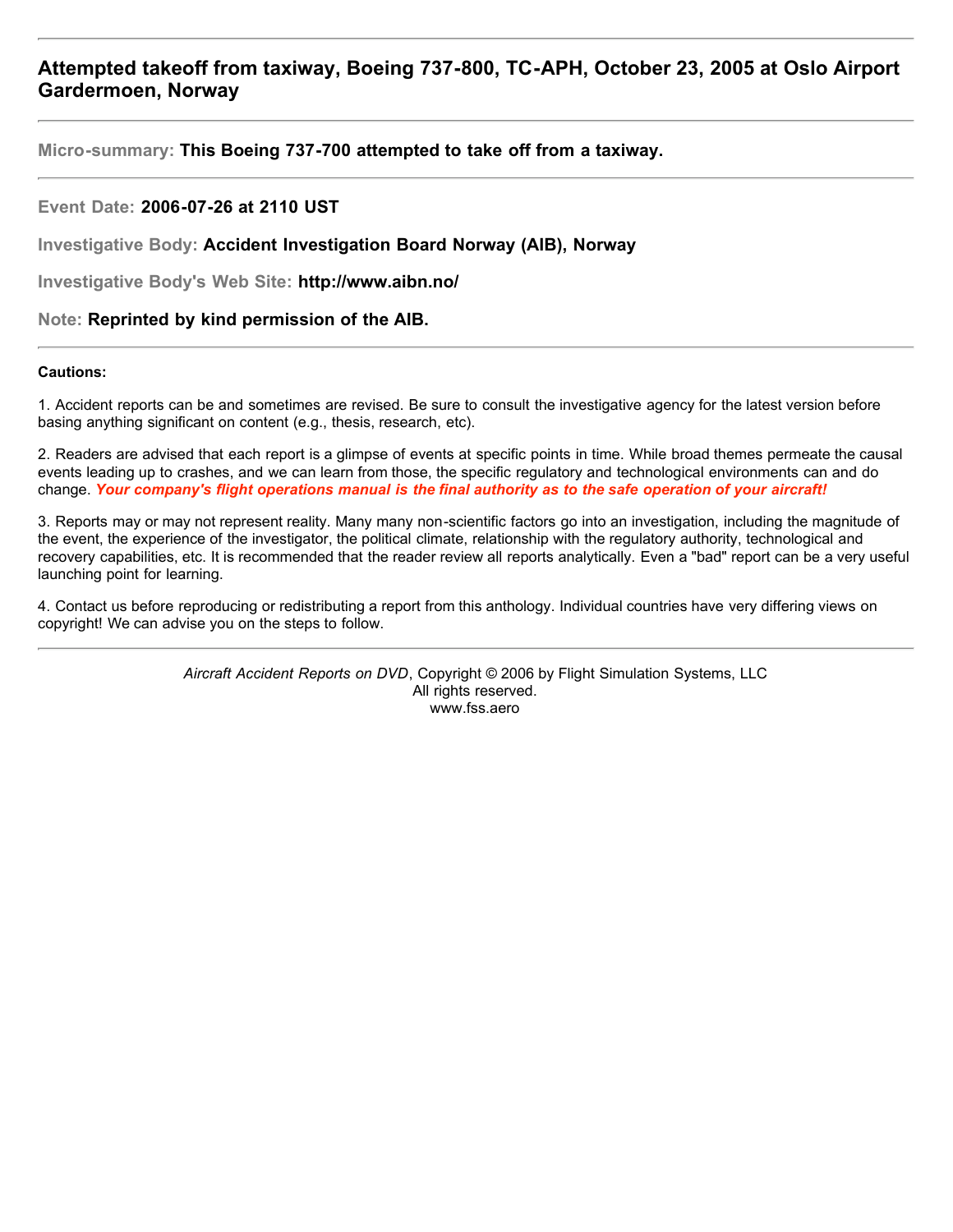

## **FINAL REPORT**

Accident Investigation Board Norway Date: 26.07.2006 P.O. Box 213 NO-2001 LILLESTRØM Telephone: +47 63 89 63 00 Telefax: +47 63 89 63 01 http://www.aibn.no E-mail: post@aibn.no

SL Report: 20/2006

This report has been translated into English and published by the AIBN to facilitate access by international readers. As accurate as the translation might be, the original Norwegian text takes precedence as the report of reference.

This investigation is limited in its extent. For this reason, the AIBN has chosen to use a simplified report format. The report format indicated in the ICAO annex 13 is only used when the scope of the investigation makes it necessary.

All times given in this report are local times (UTC+2 hours), unless otherwise stated.

Aircraft:

| - Type and reg.:           | Boeing 737-800, TC-APH                                  |                       |
|----------------------------|---------------------------------------------------------|-----------------------|
| Operator:                  | Pegasus Airlines                                        |                       |
| Radio call sign:           | <b>PGT872</b>                                           |                       |
| Date and time:             | Sunday 23 October 2005, at time 2110                    |                       |
| Incident site:             | Oslo Airport Gardermoen (ENGM) Norway                   |                       |
| ATS airspace:              | Gardermoen CTR, class D                                 |                       |
| Type of occurrence:        | Air traffic incident, attempted take-off from a taxiway |                       |
| Classification:            | Class 3. Major incident, according to                   |                       |
|                            | Norwegian Aviation Regulations BSL A 1-10               |                       |
| Type of flight:            | Commercial, non-scheduled.                              |                       |
| <b>Weather conditions:</b> | Gardermoen METAR 2050 hrs.:                             |                       |
|                            | 36006KT 9999 FEW019 SCT025 BKN130 00/M01 Q1008          |                       |
| Light conditions:          | Dark                                                    |                       |
| Flight conditions:         | <b>VMC</b>                                              |                       |
| Flight plan:               | <b>IFR</b>                                              |                       |
| No. of persons on board:   | Unknown                                                 |                       |
| Injuries:                  | None                                                    |                       |
| Aircraft damage:           | None                                                    |                       |
| Other damage:              | None                                                    |                       |
| Crew:                      | Commander                                               | <b>First Officer</b>  |
| $-$ Sex/age:               | Female, 38 years old                                    | Male, 43 years old    |
| - Licence:                 | ATPL-A (Turkish)                                        | CPL-A (Turkish)       |
| - Flying experience:       | Total 6,744 hours.                                      | Total not reported.   |
|                            | Last 30/7/3/1 days:                                     | Last 30/7/3/1 days:   |
|                            | 78/32.5/19/4.5 hours.                                   | 78.5/14/14/4.5 hours. |
| Air Traffic Controller:    |                                                         |                       |

- Sex/age: Female, 37 years old

This report has been translated into English and published by the AIBN to facilitate access by international readers. The object of any investigation is to identify faults, errors or omissions which may compromise air safety, whether or not these are causal factors in the accident. The Board will make safety recommendations, but will not apportion blame or liability. Use of this report for any purpose other than flight safety should be avoided.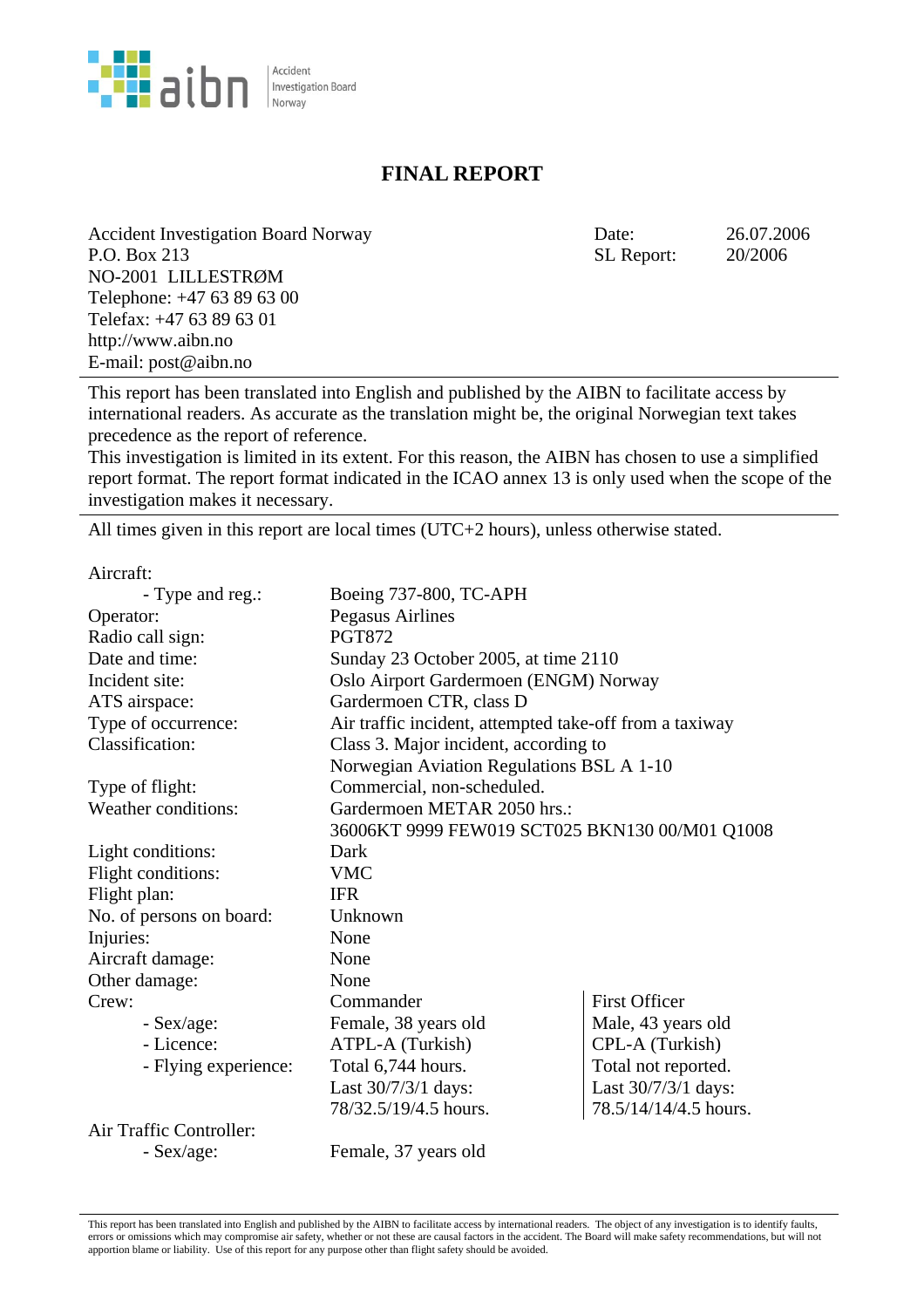Sources of information: Report from Gardermoen Air Traffic Services, commander's report, and AIBN's own investigations.

## **FACTUAL INFORMATION**

TC-APH, a Boeing 737-800 operated by Pegasus Airlines, was carrying out the airline's flight PGT872 from Oslo Airport Gardermoen (ENGM) to Antalya (LTAI) in Turkey. The scheduled departure time was at time 2100, local time and the departure runway (RWY) in use was 01L. A "Notice to airmen" (NOTAM) had been issued for RWY 01L: *"A1 and A2 clsd, RWY 01L TORA 3200M via A3 and backtrack. RWY 01L not available for landing*". The crew was aware of this and the commander was strongly focused on using the available runway from intersection A3.

The crew taxied, in accordance with their clearance, in a southerly direction on taxiway (TWY) N (see map). The commander was pilot flying (PF) and the first officer was responsible for radio communication with Air Traffic Services. There was also a third pilot in the cockpit who had newly joined the airline and was being trained. He had no other tasks than to observe. While taxiing in a southerly direction on TWY N the crew was given clearance for take-off on RWY 01L via intersection A3. The first officer acknowledged this with the flight's radio call sign, and the air traffic controller followed up with clearance to taxi in a southerly direction on RWY 01L, if necessary. The crew had calculated that the runway available from A3 was sufficient for take-off. The stated TORA in AIP for RWY 01L from A3 is 2,696 metres. The red line on the map shows the aircraft's movement. The data source is the airport ground radar.

In her report, the commander says that when they were given clearance for take-off and turned to the right towards A3 she increased the engine rpm slightly and lit the landing lights. She then saw the yellow dashed line across TWY M, south of A3 which marks the intermediate holding point. The commander writes:



*"When I saw the yellow dash lines on the left on taxiway, because of the notam, I misinterpreted the lines as if I am aligning on the runway centreline"*.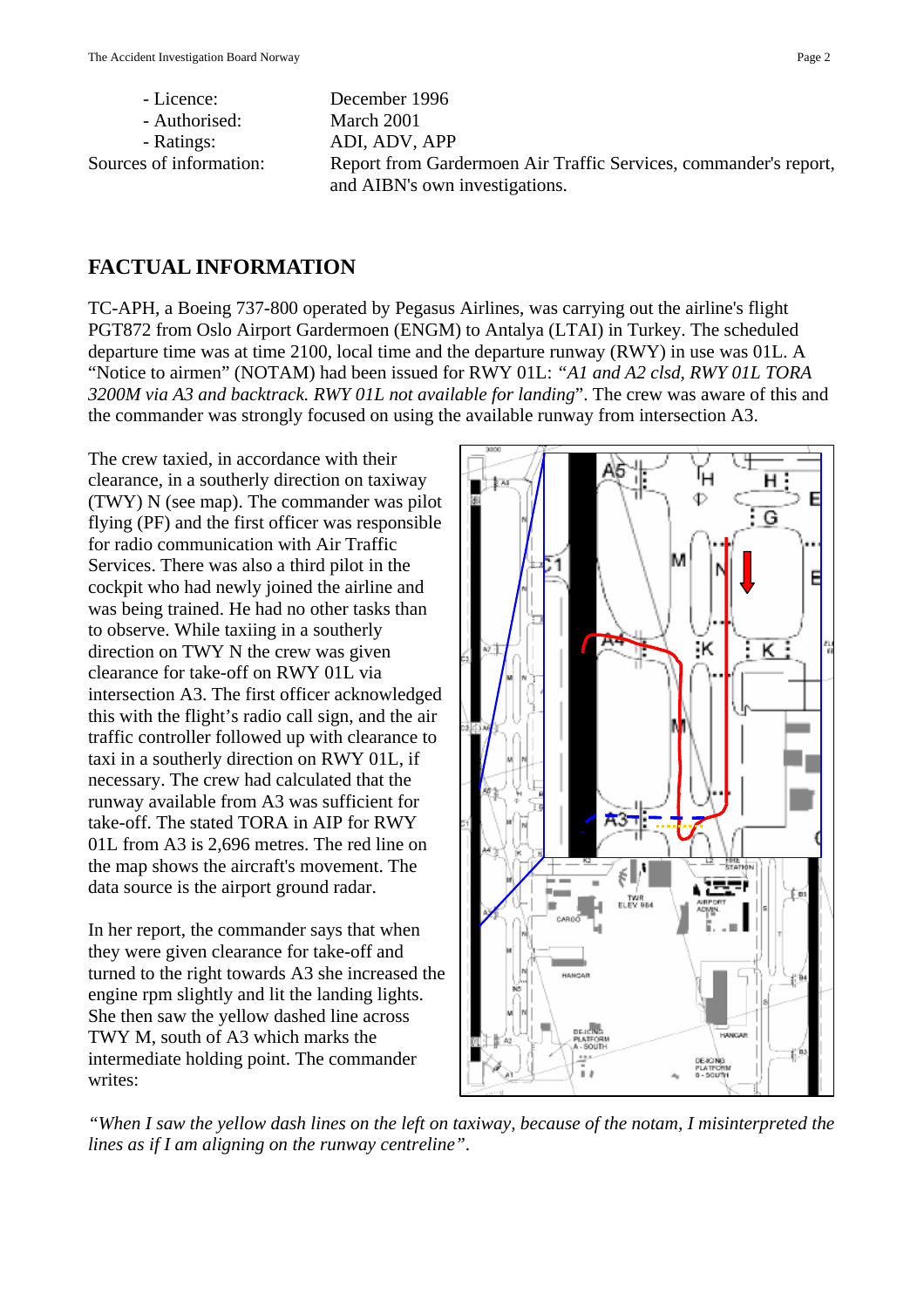The commander had a strong focus on the crew making an intersection take-off and that the available RWY was shorter than normal. She knew that the part of the runway to the south of the aircraft was closed, and interpreted the yellow dashed line as a marking of the closed part of the RWY. There and then, this seemed logical to the commander because it "coincided" with the NOTAM. The commander has flown to many different airports in many countries, and claims to be used to ground conditions not always being in accordance with ICAO standards. An airport operator marking a closed part of the RWY in this way was considered absolutely possible by the commander. In hindsight, the commander has no problems in understanding the actual function of this line.

From this point in time, the commander was mentally on the "runway" and, as clearance for take-off had already been given, the take-off procedure was initiated. Because the available runway was shorter than normal, the commander took the aircraft all the way down to the yellow dashed line on TWY M (which she now believed to be the RWY) before turning north to ensure that there was no available runway behind the aircraft. In the control tower, this turn was understood as being the crew turning south on TWY M and the air traffic controller thought that the crew was continuing to taxi southwards here. The air traffic controller therefore called the crew: "*Confirm you are entering runway now, seems like you are turning onto Mike". Continue right turn, right turn and then left again to enter the runway".* The first officer responded "turning right".

When the right turn had been completed, and the nose of the aircraft pointed towards the north on TWY M, the commander pressed the TO/GA button and the aircraft accelerated to reach take-off speed. The air traffic controller immediately understood what was about to happen when she heard the strong increase in engine rpm. She called the crew immediately: "*hold position, you are on taxiway Mike*". The commander says in her report: *" I immediately disconnected the autothrottles, closed the thrust levers and braked just slowly to reduce the speed, almost 80 knots it was".*  Because the commander had focused on take-off and the conditions in front of the aircraft when the right turn was completed, she did not notice the illuminated sign "A3, 01L – 19R" which was positioned to the left of the aircraft at the stop line between TWY M and the RWY.

With this acceleration and braking, the aircraft quickly reached intersection A4, 400 m north of A3. The air traffic controller wanted to turn the aircraft to the right here and back on TWY N so that the crew could make a new attempt at take-off via A3. The air traffic controller gave the turn instruction, but the turn was not performed. The first officer said "Alpha 4". Instead of a right turn the crew turned left towards RWY. PGT872 was the only aircraft in the immediate area, so the air traffic controller gave clearance to enter the RWY via A4 and taxi southwards via RWY. This was performed and the crew took off to the north after having received new clearance for take-off.

PGT872 was alone on TWY N and TWY M. There was no other traffic on the RWY. DLH4WN taxied west on TWY H and had reached the intersection between TWY H and N at the time that the crew of PGT872 turned left onto RWY at A4. The air traffic controller of GND N instructed DLH4WN to hold short of TWY M just before PGT872 turned off onto A4 and was allowed to continue just afterwards without having to stop. TWY M runs from A2 to A7 and is significantly shorter than the western runway. The crew started acceleration for take-off from A3. From this point the distance to the northern end of TWY M is 1,601 m.

The commander had flown to Gardermoen on several previous occasions. The first officer has his pilot training and experience with military aviation, and had flown civil aircraft for less than one year. The commander and first officer had met previously, but this was their first flight together. Both had attended the company's CRM training, as they are required to do five times per year. Apart from operational communication, the conversation between them was characterised as polite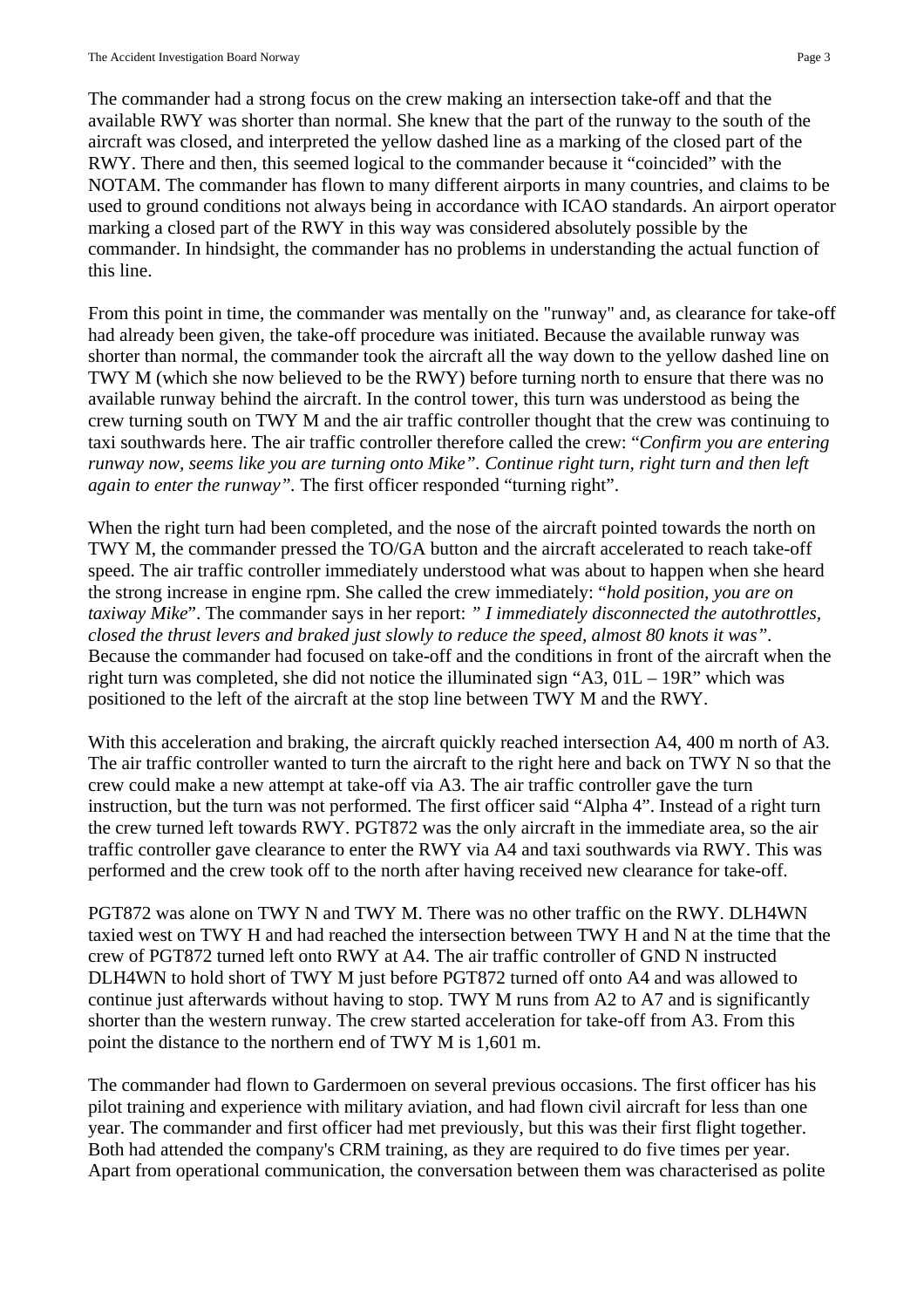chat. In the opinion of the commander they got on well together. The commander has reported that the "atmosphere" in the cockpit was calm. During the ground stop at Gardermoen, which lasted approx. an hour, the commander did not leave the aircraft. The first officer only left the aircraft for a walkaround inspection. The third pilot, who was being trained, had civil aviation training, and had recently completed courses and simulator training. He had been employed by the company for approx. two months, and this was his second flight. His role in the cockpit was only to observe. The company had not equipped him with charts, NOTAM or other information regarding the flight and it was not expected that he should participate or otherwise intervene during the flight.

The commander has stated that the flight was not characterised by being rushed. They had left around the planned departure time, and she had no appointments/plans after landing. The following day was a day off, and she had no particular plans. She claims that there were no conditions that influenced her ability to concentrate during taxiing.

The air traffic controller on duty of TWR W was authorised in Gardermoen tower March 2001. Before that she had worked as an air traffic controller at Oslo APP in Røyken from the time she received her licence in December 1996. Playback of the recording of the radio communication shows that the air traffic controller spoke very fast  $(120 - 220$  words per minute).

The incident took place in the dark, and the airport lighting was an important aid for the crew. When visibility is good, all of the taxiways at Gardermoen have equal distance between the centre line lights, i.e. 30 metres on straight stretches. TWY N is part of the standard taxi route in low visibility procedures and TWR can turn on more lights to halve the distance between the centre line lights. TWY N and M therefore have different lighting, although this was not activated at the time of the incident, since visibility was good.

The air traffic controllers in the TWR adjust the intensity of all runway lights as necessary. The centre line lighting on TWY, runway warning lights (wig-wags) and red stop light arrays at the intersections are connected and are adjusted simultaneously in steps 100%, 30% and 10%. Under good visibility conditions during darkness, the intensity of the centre line lights and wig-wags are set at minimum (10%) and the stop line lights are turned off. The yellow intermediate holding point lights would be turned off. RWY lighting is also set at low intensity when visibility is good. These lights are very directional in the direction parallel to the RWY. At low intensity, the RWY edge lights are barely visible when you look at the RWY perpendicular to its length.

The taxiways at Gardermoen do not have blue edge lights with the exception of C1, C2 and C3 between the GA terminal and western RWY.

The control system for the RWY lighting has no recording function showing which intensity has been in use at any given time, or which lights have been turned on or off.

ICAO's Annex 14 contains international standards for airport design. The report states the following concerning runway lighting:

- *5.3.9.7 Runway edge lights shall be fixed lights showing variable white.*
- *5.3.9.8 The runway edge lights shall show at all angles in azimuth necessary to provide guidance to a pilot landing or taking off in either direction.*
- *5.3.12.7 Runway centre line lights shall be fixed lights showing variable white from the threshold to the point 900 m from the runway end; alternate*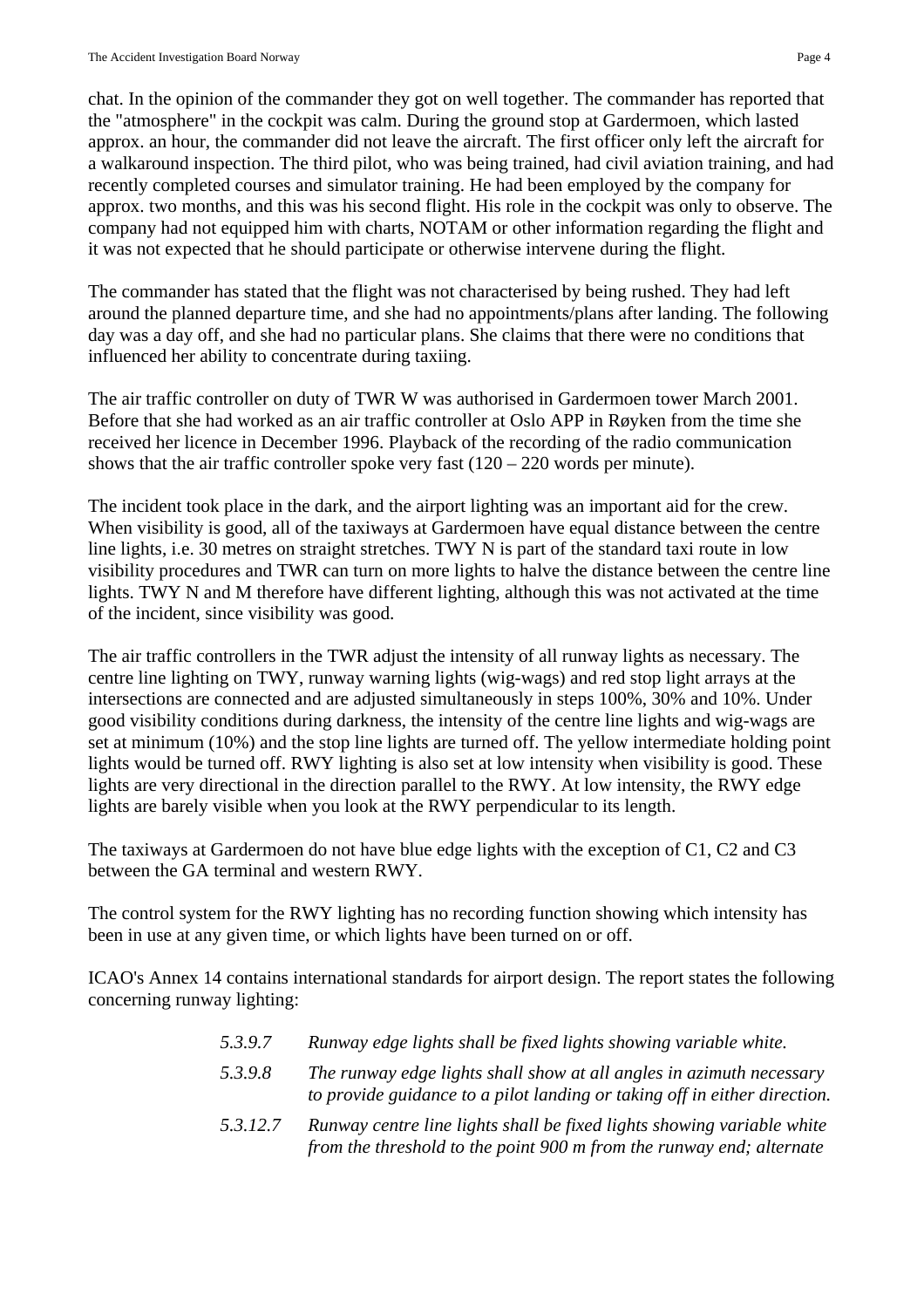*red and variable white from 900 m to 300 m from runway end; and red from 300 m to the runway end….* 

- *5.3.16.6 Taxiway centre line lights on a taxiway other than exit taxiway and on a runway forming part of a standard taxi-route shall be fixed lights showing green with beam dimensions such that the light is visible only from aeroplanes on or in the vicinity of the taxiway.*
- *5.3.16.12 Recommendation Taxiway centre line lights on a straight section of a taxiway should be spaced at longitudinal intervals of not more than 30 meters, except that:*
- *a) .....*
- *b) .....* 
	- *c) on a taxiway intended for use in RVR conditions of less than a value of 350 m, the longitudinal spacing should not exceed 15 m.*
- *5.3.16.14 Recommendation On a taxiway intended for use in RVR conditions of less than a value of 350 m, the lights on a curve should not exceed a spacing of 15 m and on a curve of less than 400 m radius the lights should be spaced at intervals of not greater than 7.5 m. This spacing should extend for 60 m before and after the curve.*
- *5.3.17.1 Taxiway edge lights shall be provided at the edges of a runway turn pad, holding bay, de-icing/anti-icing facility, apron, etc. intended for use at night and on a taxiway not provided with taxiway centre line lights and intended for use at night, except that taxiway edge lights need not be provided where, considering the nature of the operations, adequate guidance can be achieved by surface illumination or other means.*
- *5.3.17.2 Taxiway edge lights shall be provided on a runway forming part of a standard taxi-route and intended for taxiing at night where the runway is not provided with taxiway centre line lights.*
- *5.3.22 Runway guard ligths*

 *Note – The purpose of runway guard lights is to warn pilots, and drivers of vehicles when they are operating on taxiways, that they are about to enter an active runway. There are two standard configurations of runway guard lights as illustrated in Figure 5-27* 

- *5.3.22.1 Runway guard lights, configuration A, shall be provided at each taxiway/runway intersection associated with a runway intended for use in:* 
	- *a) runway visual range conditions less than a value of 550 m where a stop bar is not installed; and*
	- *b) runway visual range conditions of values between 550 m and 1 200 m where the traffic density is heavy.*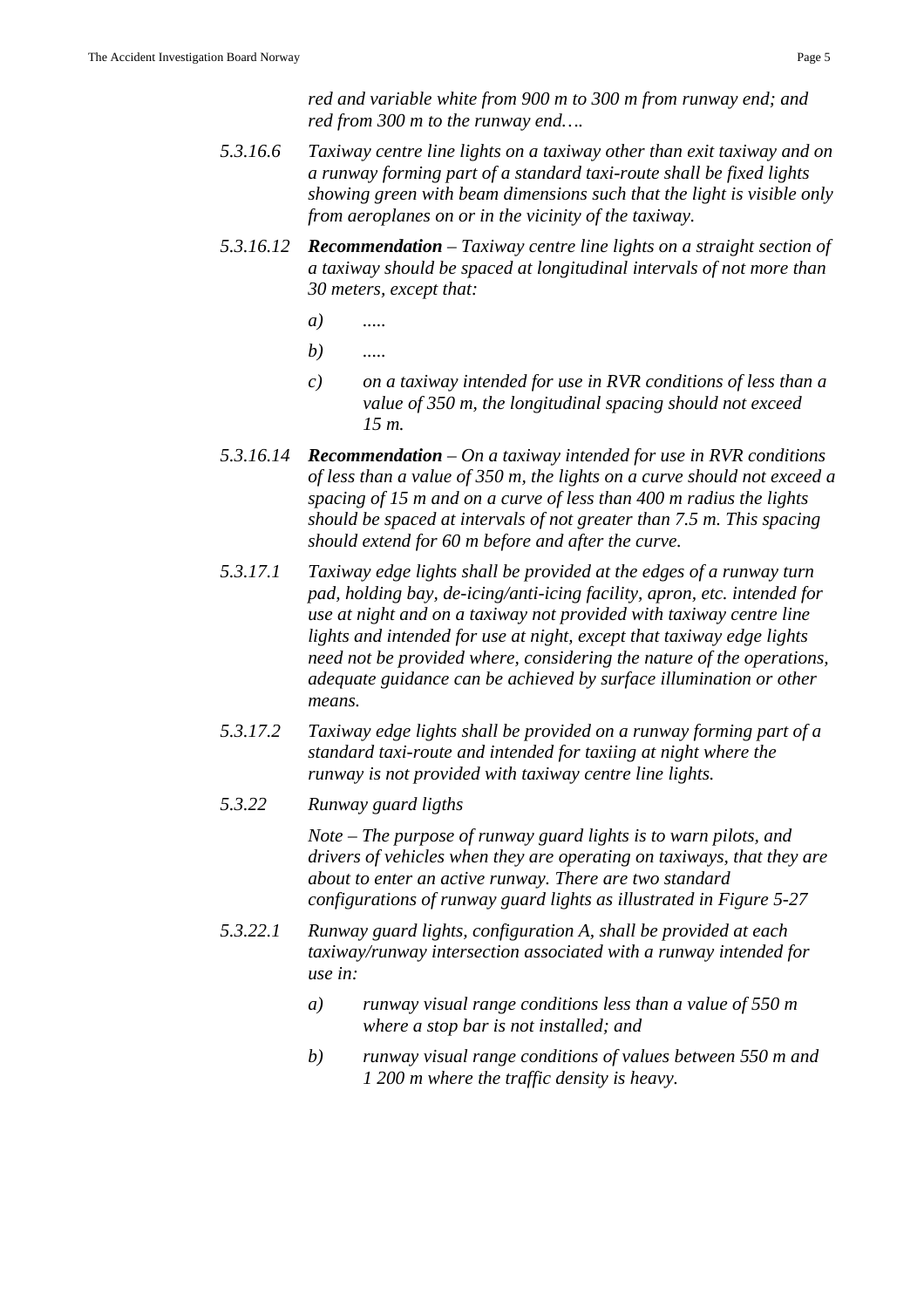

Figure 5-27. Runway guard lights

The RAAS (Runway Awareness & Advisory System) is available as a software upgrade to EGPWS Mk V and Mk VII. The system contains a database of runways (not taxiways) at all airports registered in RAAS and compares the aircraft's GPS position with runway positions at the relevant airport. Gardermoen is registered in this database. The system provides an aural alarm "On Taxiway" if the aircraft's speed exceeds 40 kts when an aircraft is not on the runway.

To illustrate lighting of taxiways and the runway in use at the time of the incident, the AIBN has made photos and enclosed them with this report. The pictures are taken from 4 m above surface. They do not represent a reconstruction, as there is not enough information available from the incident. Further the pictures were taken during a Nordic summer night and ambient light is therefore artificially made darker using underexposure. Lights were set at 10%, as is common during darkness in good weather. On the picture taken from TWY A3, intersection TWY N, runway guard lights are barely visible, halfway between the instruction signs and taxiway centre lights.

# **COMMENTS FROM THE ACCIDENT INVESTIGATION BOARD**

The AIBN considers that the most important cause for the incident is found in human factors of the crew. The commander was experienced, with almost 7,000 flying hours, but came into a situation where she misinterpreted the standard ICAO markings so that they "coincided" with her impression that she was on the RWY. The AIBN has not been successful in finding a clear reason for this. According to the commander, there were no personal matters affecting her concentration or awareness. The commander states that the atmosphere in the cockpit was calm and relaxed. There were three qualified commercial pilots in the cockpit. The AIBN considers, like the company, that one could not expect the third pilot to react. Good CRM between the commander and First Officer shall, among other things, lead to co-operation to reveal errors before they have an impact. It is the opinion of the AIBN that this crew's CRM has not been sufficiently good. One possible reason why the First Officer did not point out what the commander was in the process of doing may be that he did not discover it, but very different levels of experience could have affected the authority gradient and thereby influenced the course of events.

OSL has chosen to use the opportunity offered in ICAO Annex 14 not to mark taxiway edges with blue lights. It is possible that blue edge lights would have contributed to reducing the probability of misunderstanding, although this is not certain. The commander commenced take-off on a paved path having clear green centre line lights, which a runway never has. No runway lit in accordance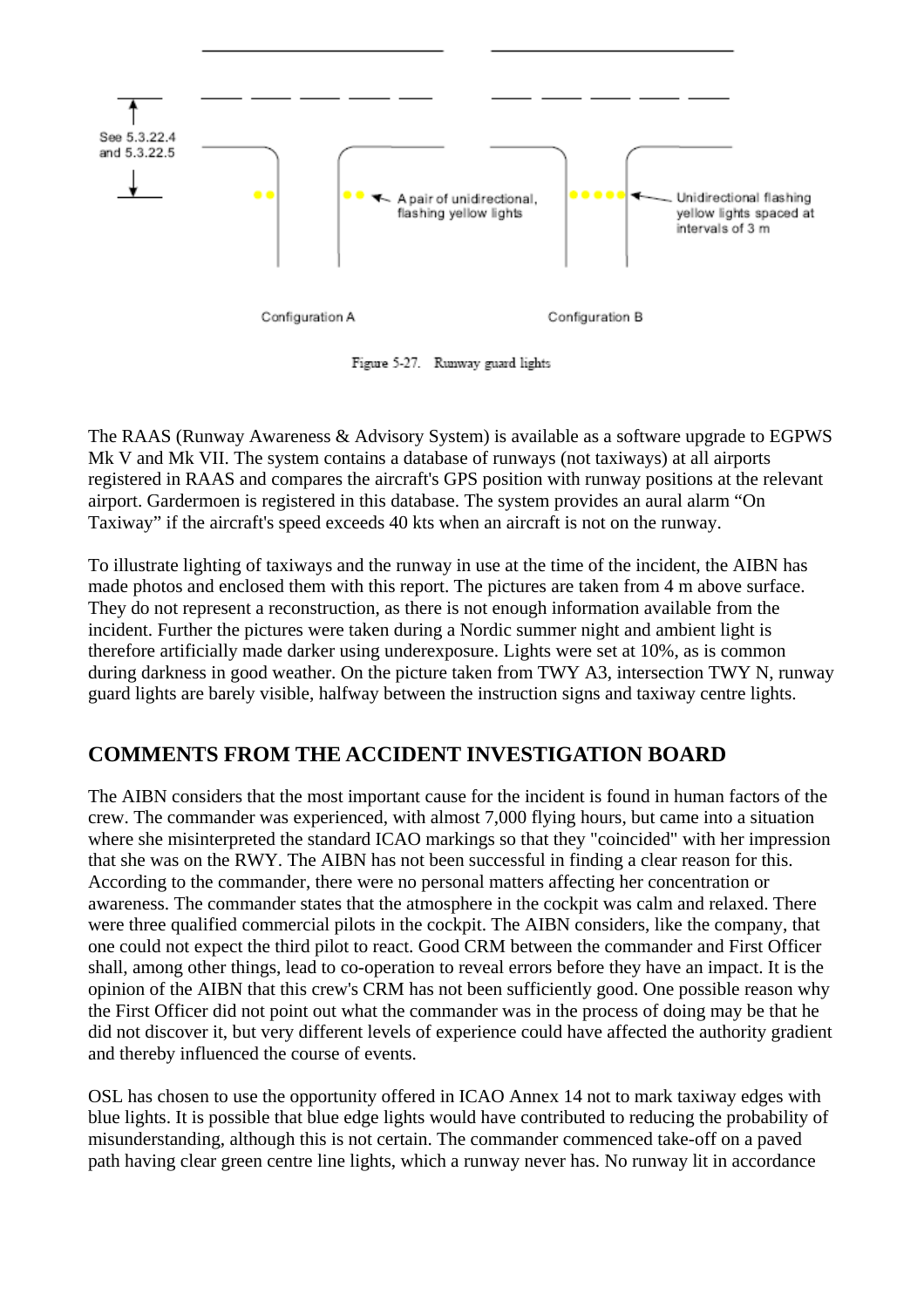with Annex 14 exists without edge lights, but edges of the path on which the commander accelerated were unlit. The type of lighting and the colour of the lights were evidently not sufficient to make the commander doubt her own decision.

AIBN has not been successful in gaining access to the aircraft's take-off mass or number of passengers, and has therefore not carried out any real calculation of required RWY distance. According to Janes All The World's Aircraft, a Boeing 737-800 at MTOM requires a RWY distance of 2,100 m for take-off at sea level and with an air temperature of 30 °C. Available distance on TWY M from A3 was 1,601 m, the air temperature was  $0^{\circ}$ C and the wind was from straight ahead. If the aircraft was not fully loaded, the crew would probably have been able to complete a take-off, but it would not have been a safe operation. The risk of rolling off the end of the taxiway at almost take-off speed was definitely present.

The crew were given clearance for take-off while taxiing south on TWY N. It is the opinion of the AIBN that the probability of the incident occurring would have been reduced if take-off clearance had been given at a later stage (also commented on in SL Report 39/2004). Without take-off clearance, the commander would not have pressed the TO/GA button after line up on TWY M. In such case, the commander's misunderstanding would have been detected while the aircraft was stationary. There was little traffic at the time of interest, and AIBN understands that it was practical for the air traffic controller to give clearances early, since it was clear at an early stage that take-off clearance could be given. If the flight had been cleared for "line up and wait" or "taxi to holding point A3" first, and then given clearance for take-off, the incident would probably not have occurred. Splitting a clearance in this way could be made even more explicit by using the lights in the stop bar to indicate cleared/not cleared to enter the runway. It is the opinion of the AIBN that more powerful lights in the wig-wags and a lit stop bar at A3 would have reduced the probability of misunderstanding by the commander, because the lights would have attracted attention and made it clear that the aircraft had not yet reached the runway. The AIBN makes two recommendations regarding these conditions.

It is known to the AIBN that a similar practice has been adopted at Auckland International Airport on New Zealand. There, clearance for take-off is not given before the air traffic controller can visually confirm that the aircraft is in a correct take-off position on the runway. When visibility is poor, a person is positioned on the field to watch the aircraft, communicating a visual confirmation to the air traffic controller. This arrangement was established after repeated incidents were aircraft crew confused the runway and a parallel taxiway.

Norwegian Aviation Regulations BSL G 5-1 Aeronautical telephony procedures, § 10, part 2 b) prescribes a rate of speech not to exceed 100 words per minute. Exact pronounciation and correct phraseology contributes to reducing the possibility of misunderstandings. It is known to the AIBN that Gardermoen TWR has focused on this in its "Operational Info no 20/05", dated 27. October 2005.

As far as RAAS is concerned, it is the opinion of the AIBN that, in this case, it would not have prevented the commander believing that she was on the runway. The system could have made her aware of what was about to happen, so that the attempted take-off could have been aborted even if the air traffic controller had not discovered that acceleration of the aircraft had begun.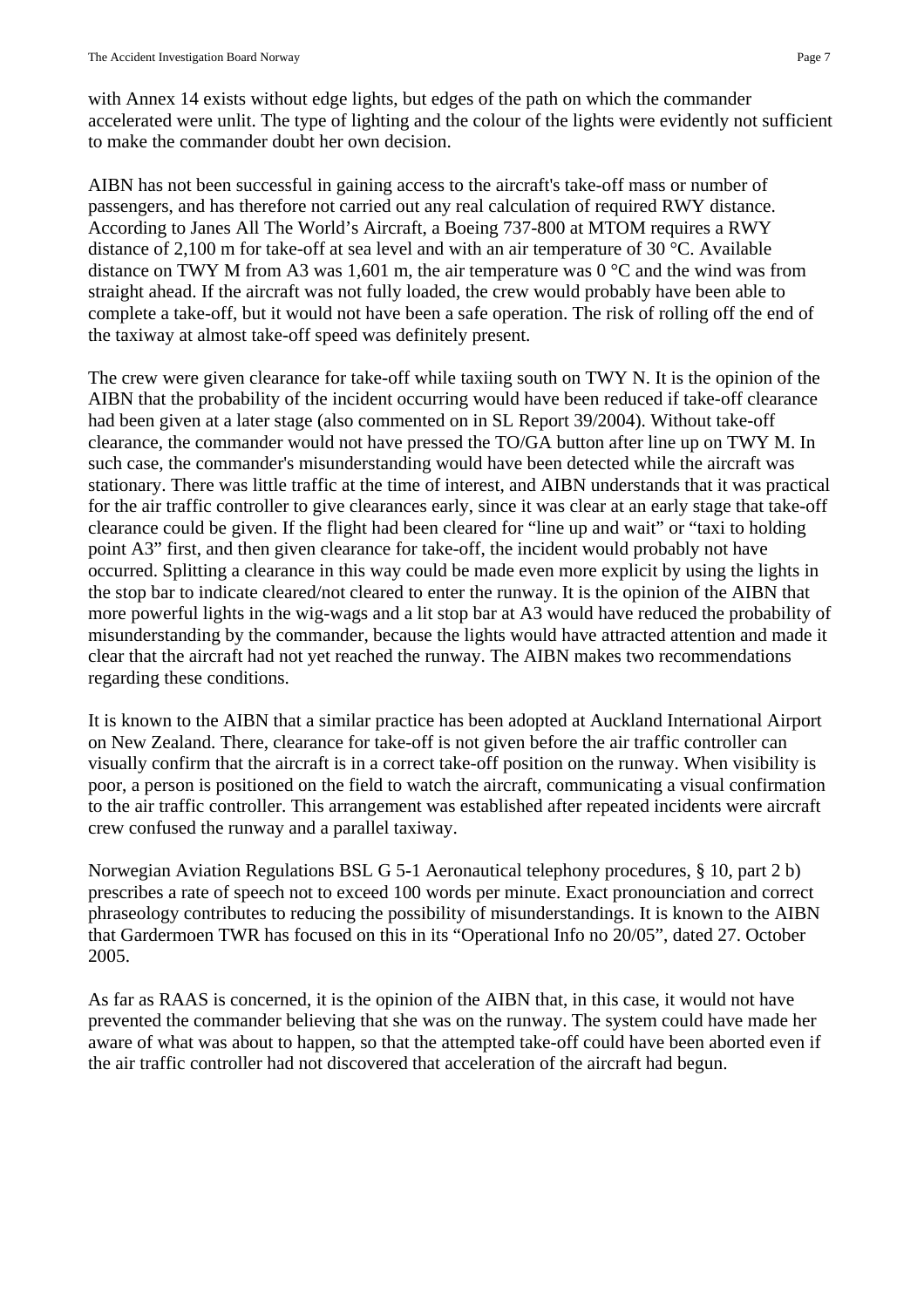$\overline{a}$ 

# **SAFETY RECOMMENDATIONS 1**

At airports where taxiways run parallel to the runway, there is a risk that air crews become confused and try to use a taxiway for take-off. The AIBN recommends that Avinor considers implementing a procedure where take-off clearance is not issued before the air traffic controller has verified that the aircraft has passed a point where the only remaining possibility for departure is on the intended runway. (SL Recommendation 31/2006)

At Oslo Airport Gardermoen, Norway, intensity of runway guard lights and taxiway centre line lights are adjusted simultaneously. This results in runway guard lights being subdued to low intensity during periods of good weather conditions during darkness, and their conspicuousness is partly lost. The AIBN recommends that the airport operator, OSL, installs a separate light intensity control for runway guard lights. (SL Recommendation 32/2006)

<sup>&</sup>lt;sup>1</sup> The Ministry of Transport and Communication ensures that safety recommendations are presented to the aviation authority and/or other relevant ministries for consideration and follow-up. Cf. the regulation concerning official investigation of aviation accidents and incidents in civil aviation, section 17.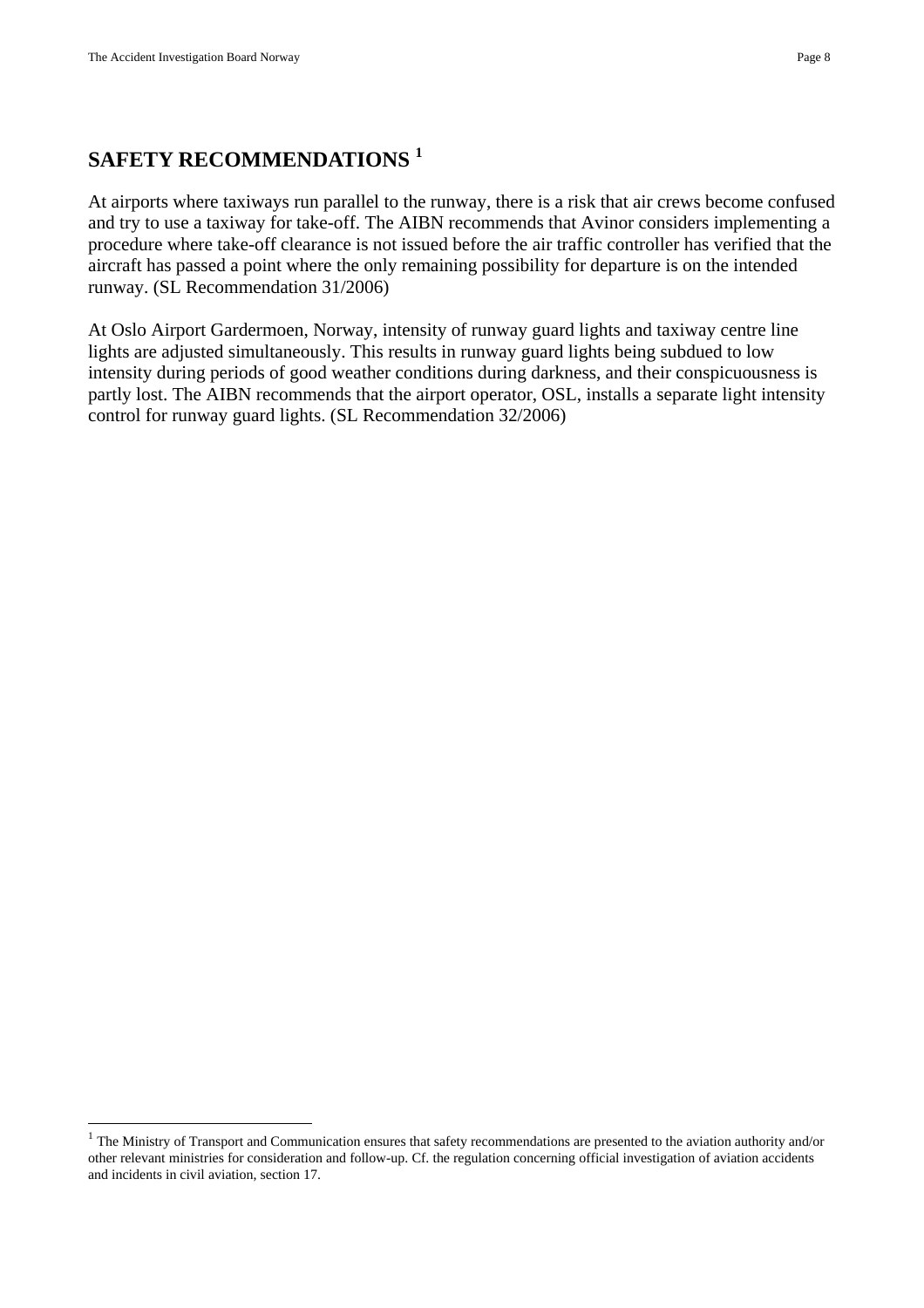

 **On TWY A3 at intersection TWY N.** 



 **On TWY A3 at the holding point for RWY 01L.**